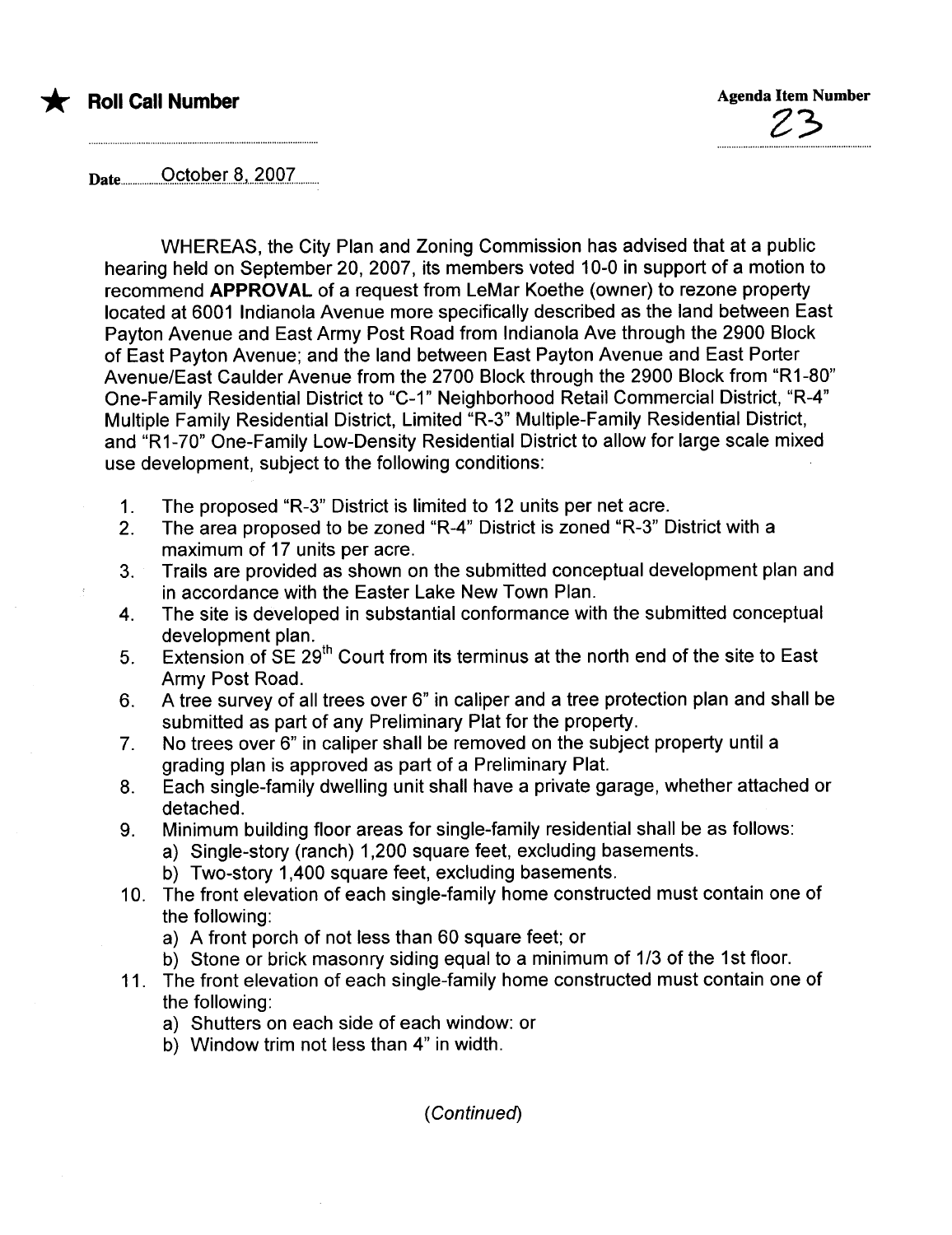Date..................O'çta.p..ar.S.,...4,OQ.7.........

-2-

- 12. The exterior of each single-family home must be of masonry (brick or stone) and/or vinyl, cedar, or Hardi-Plank siding. If vinyl siding is selected, it must be greater than 40 mills thick.
- 13. The roof on any home constructed shall be of architectural type shingles or cedar shakes. Standard 3-tab shingles are prohibited.
- 14. Fencing shall be limited as follows:
	- a) Black vinyl-clad chain link is the only fencing material permitted.
	- b) The maximum height of fencing allowed in a side or rear yard is five-feet (5').
	- c) Fencing is prohibited within any front yard and within access easements to detention basins or trails.
	- d) If fencing is placed in an easement that prohibits access, the city will remove the fence to gain access. Replacement of the fence is the responsibility of the homeowner.
	- e) Wood privacy screens up to six-feet (6') in height are permitted when located outside of the required setbacks for a principal structure, outside of conservation easements and when adjoining private patios or decks outside the required front yard.
	- f) All other fencing or screening is subject to the review and approval of the Planning Director and/or the Zoning Board of Adjustment.
- 15. The builder owner is responsible for lot maintenance, erosion control and adhering to all EPA and DNR standards. Erosion control and drainage plans for the entire development are to be determined prior to the site plan returning to the Planning Commission.
- 16. A unified landscaping theme for the overall development of the "C-1" District shall be prepared by the owners of the Property and approved by the Plan and Zoning Commission prior to approval of any site plan for the Property. No site plan shall be approved for the Property, which does not conform to the approved unified landscaping theme.
- 17. A unified architectural theme for the overall development of the "C-1 District shall be prepared by the owners of the Property and approved by the Plan and Zoning Commission prior to approval of any site plan for the Property. No site plan shall be approved for the Property, which does not conform to the approved unified architectural theme. The unified architectural theme shall include a requirement for a predominance of quality materials such as brick, stone, and/or masonry block.
- 18. There shall be no plats of survey. All subdivision of property is to be done through the subdivision process.

(Continued)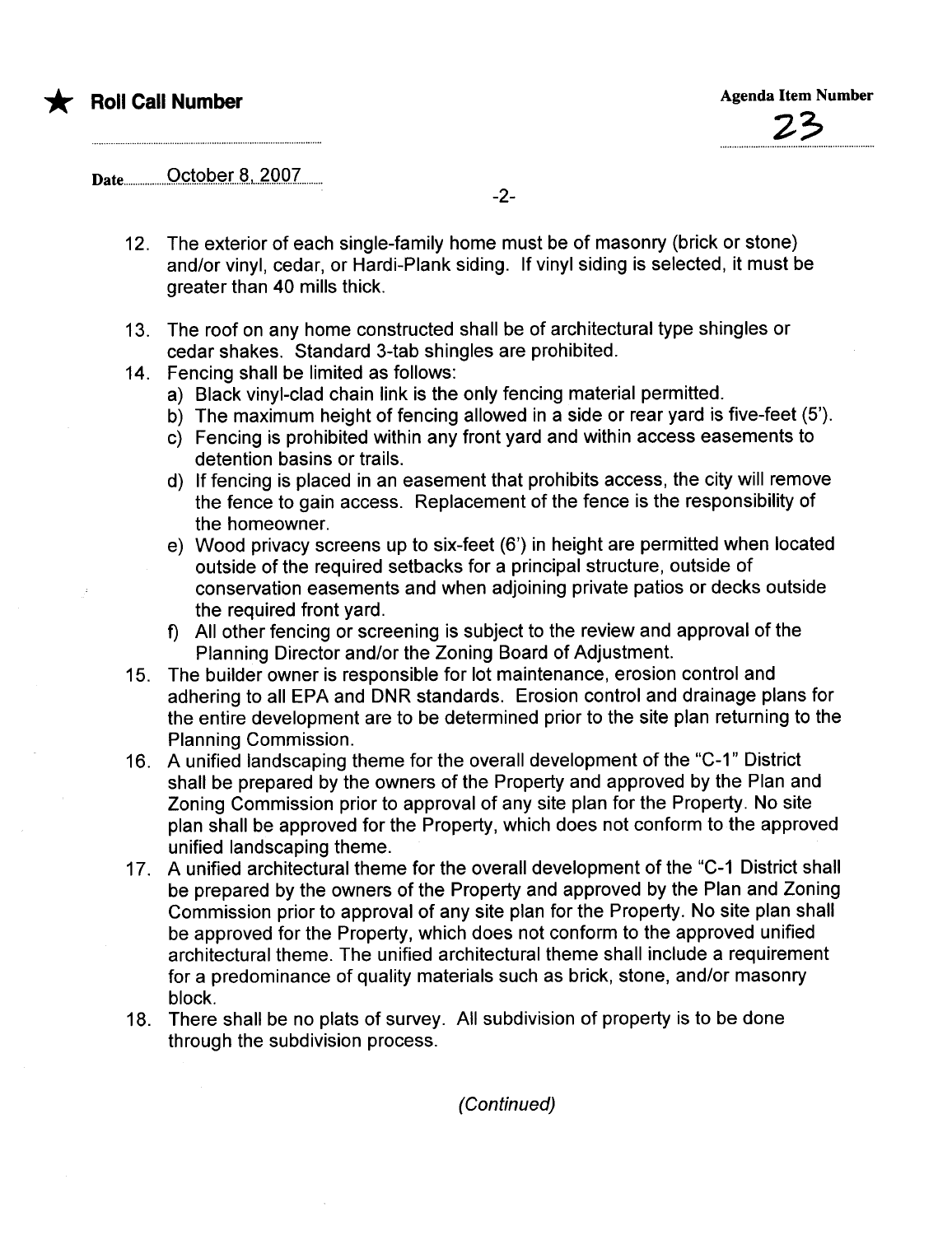# \* Roll Call Number Agenda Item Number Agenda Item Number



Date..................Q.çt.9p..~.fai...4'OQ.7........

-3-

- 19. Any multi-family areas and the C-1 District shall adhere to R-3 density limits.
- 20. Neighborhood to be notified when site plans return to the Commission.
- 21. Realign the east/west street to straighten it out and replace the R-3 portion north of the east/west street with R1-70, single-family residential zoning.

The subject property is more specifically described as follows:

That part of the south  $\frac{1}{2}$  of the southwest  $\frac{1}{4}$  and the south  $\frac{1}{2}$  of the southeast  $\frac{1}{4}$ , and the northeast  $\frac{1}{4}$  of the southeast  $\frac{1}{4}$ , all in Section 25, and Lots 2 and 3 of the Official Plat of the northwest  $\frac{1}{4}$  of the southeast  $\frac{1}{4}$  of Section 25, all in Township 78 North, Range 24 West of the 5<sup>th</sup> P.M., in the City of Des Moines, Polk County, Iowa and described as follows:

Beginning at the southwest corner of said Section 25; Thence north 0°02'35" west along the west line of the southwest  $\frac{1}{4}$  of said southwest  $\frac{1}{4}$ , a distance of 1321.87 feet to the northwest corner thereof; Thence south 89°33'09" east along the north line of said southwest  $\frac{1}{4}$  of the southwest  $\frac{1}{4}$ , a distance of 509.74 feet; Thence south 0°02'35" east, 463.02 feet; Thence south 89°33'09" east, 200.01 feet; Thence north 0°02'35" west, 463.02 feet to a point on said north line; Thence south 89°33'09" east along said north line, 606.81 feet to the northeast corner of said southwest  $\frac{1}{4}$  of the southwest  $\frac{1}{4}$ . Thence south 89°42'37" east along the north line of the southeast  $\frac{1}{4}$  of said southwest  $\frac{1}{4}$ , a distance of 1322.60 feet to the northeast corner thereof; Thence south 89°44'00" east along the north line of the southwest  $\frac{1}{4}$  of said southeast  $\frac{1}{4}$ , a distance of 588.74 feet to the southwest corner of said Lot 2; Thence north 1°02'01" east along the west line of said Lot 2, a distance of 272.91 feet to the northwest corner thereof; Thence north 76°28'50" east along the north line of said Lot 2, a distance of 726.52 feet to the northeast corner thereof and at a point on the west line of said Lot 3; Thence north 0°16'53" east along said west line, 896.10 feet to the northwest corner of said Lot 3; Thence south 89°43'58" east along the north line of said Lot 3, a distance of 20.32 feet to the northeast corner thereof; Thence south  $1^{\circ}00'26''$  west along the east line of said Lot 3, a distance of 20.48 feet to the northwest corner of said northeast  $\frac{1}{4}$  of the southeast  $\frac{1}{4}$ ; Thence south 89°44'01" east along the north line of said northeast  $\frac{1}{4}$  of the southeast  $\frac{1}{4}$ , a distance of 1316.87 feet to the east % corner of said Section 25; Thence south 0°12'05" west along the east line of said northeast  $\frac{1}{4}$  of the southeast  $\frac{1}{4}$ , a distance of 1321.64 feet to the southeast  $\frac{1}{4}$  thereof; Thence continuing south 0°12'05" west along the east line of the southeast  $\frac{1}{4}$  of said southeast  $\frac{1}{4}$ , a distance of 1321.29 feet to the southeast corner of said Section 25;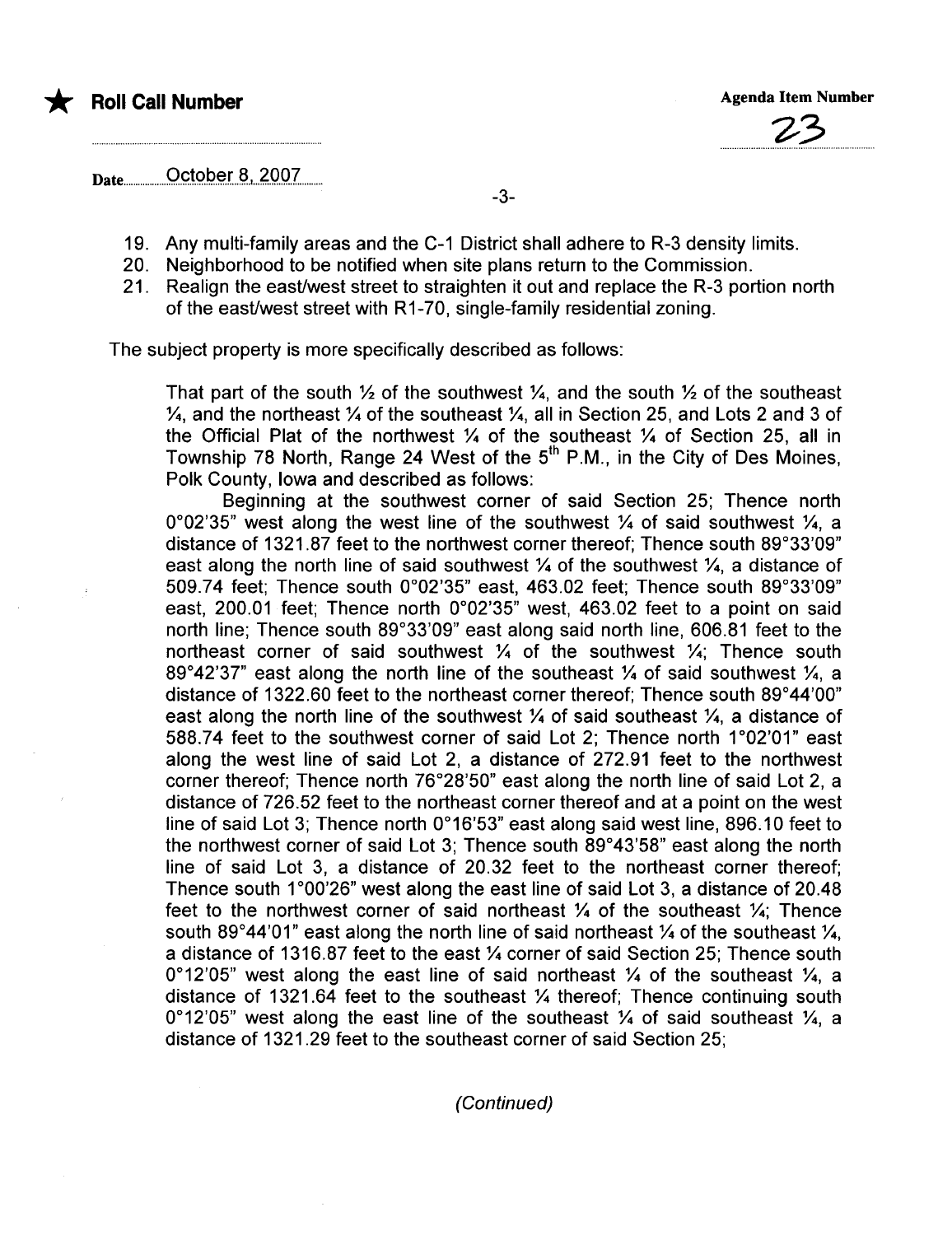

# Date................9çt9..p..~.rJ.t...?'O.9.?........

-4-

Thence north 89°43'10" west along the south line of said southeast  $\mathcal{V}_4$ , a distance of 2635.73 feet to the south 1/4 corner of said Section 25; Thence north 89°39'27" west along the south line of said southwest  $\frac{1}{4}$ , a distance of 2634.42 feet to the Point of Beginning and containing 204.17 acres (8,893,797 s.f.).

Except those parcels conveyed to the City of Des Moines in Warranty Deeds recorded in Book 7611, Pages 662 and 666 and described as follows: A part of the south  $\frac{1}{2}$  of the southeast  $\frac{1}{4}$ . Section 25, Township 78 north, Range 24 west of the  $5<sup>th</sup>$  P.M., Polk County, more particularly described as follows:

Commencing as a Point of Reference at the southwest corner of Section 25, Township 78 north, Range 24 west of the  $5<sup>th</sup>$  P.M.; Thence south 89°36'44" east along the south line of said Section 25, a distance of 247.91 feet; Thence north 0°00'00" east 66.10 feet; Thence north 50°22' 10" west 263.42 feet to the Point of Beginning; Thence continuing north 50°22'09" west, 15.58 feet; Thence north 0°00'22" east, 302.62 feet; Thence south 89°13'49" east, 12.00 feet; Thence south 0°00'22" west, 312.55 feet to the Point of Beginning; All now included in and forming a Part of the City of Des Moines, Polk County, Iowa and containing 3,697 square feet and (except the east 200 feet of the west 710 feet of the north 463 feet), All in Section 25, Township 78 north, Range 24 west of the  $5<sup>th</sup>$  P.M., more particularly described as follows:

Commencing as a Point of Reference at the southwest corner of Section 25, Township 78 north, Range 24 west of the  $5<sup>th</sup>$  P.M.; Thence south 89°36'44" east along the south line of said Section 25, a distance of 247.91 feet; Thence north 0°00'00" east 66.10 feet to the Point of Beginning; Thence north 50°22'10" west, 23.91 feet; Thence south 89°12'56" east, 93.63 feet; Thence south 0°47'05" west, 15.00 feet; Thence north 89°12'56" west 75.00 feet to the Point of Beginning, All now included in and forming a part of the City of Des Moines, Polk County, Iowa and containing 1,265 square feet.

NOW THEREFORE, BE IT RESOLVED, by the City Council of the City of Des Moines, Iowa, as follows:

1. That the meeting of the City Council at which the proposed rezoning is to be considered shall be held in the Council Chambers, City Hall, Des Moines, Iowa at 5:00 p.m. on October 22, 2007, at which time the City Council will hear both those who oppose and those who favor the proposaL.

(Continued)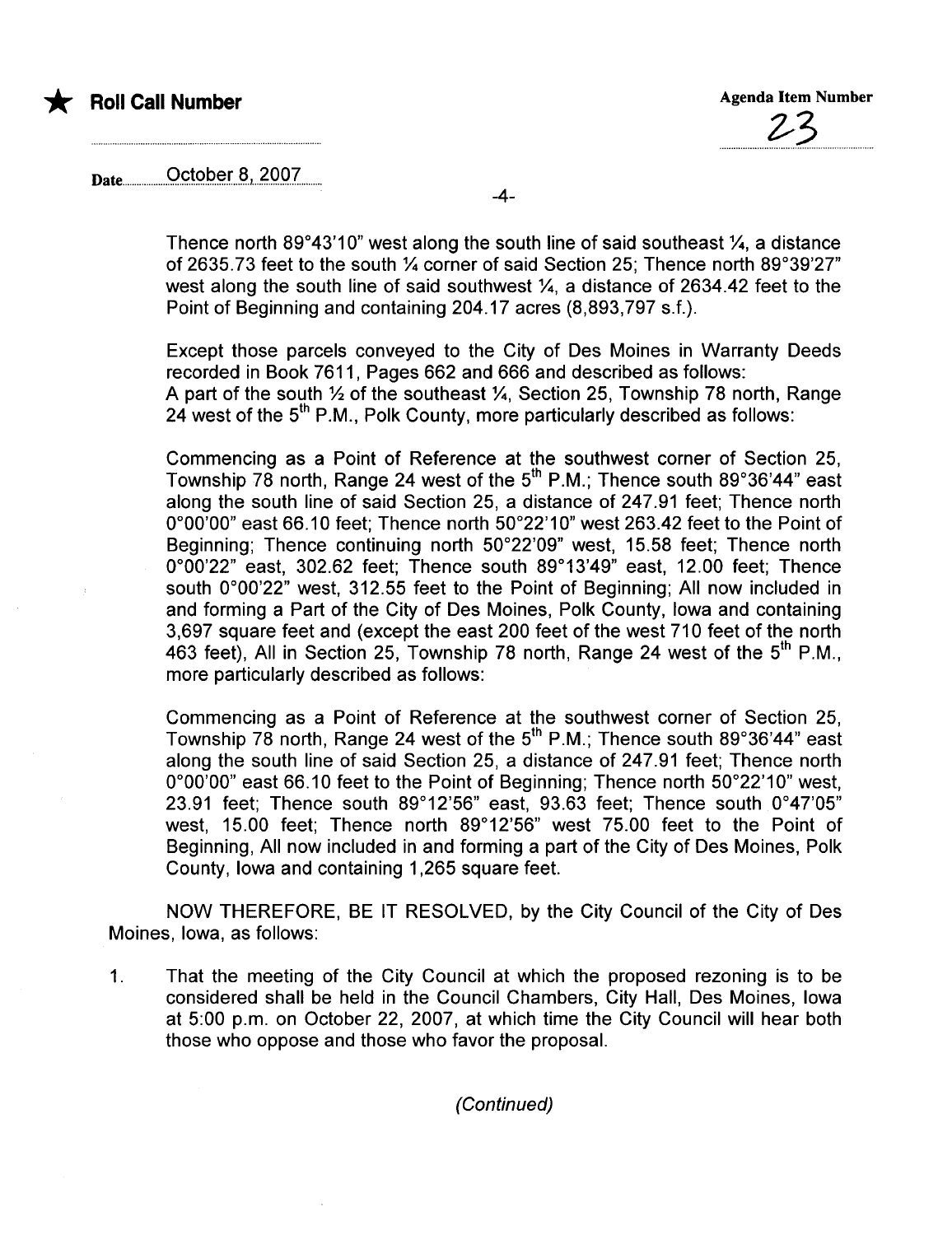# **\***Roll Call Number Agenda Item Number

 $Z^{\prime}$ 

October 8, 2007

Date

-5-

2. That the City Clerk is hereby authorized and directed to cause notice of said proposal in the accompanying form to be given by publication once, not less than seven (7) days and not more than twenty (20) days before the date of hearing, all as specified in Section 362.3 and Section 414.4 of the Iowa Code.

MOVED by \_\_\_\_\_\_\_\_\_\_\_\_\_\_\_\_\_\_\_\_\_\_\_\_\_\_\_\_ to adopt.

FORM APPROVED:

Roger K. Brown Assistant City Attorney (ZON2007 -00140)

| <b>COUNCIL ACTION</b> | <b>YEAS</b> | <b>NAYS</b> | <b>PASS</b> | <b>ABSENT</b>   | <b>CERTIFICATE</b>                                                                                   |
|-----------------------|-------------|-------------|-------------|-----------------|------------------------------------------------------------------------------------------------------|
| <b>COWNIE</b>         |             |             |             |                 |                                                                                                      |
| <b>COLEMAN</b>        |             |             |             |                 | I, DIANE RAUH, City Clerk of said City hereby                                                        |
| <b>HENSLEY</b>        |             |             |             |                 | certify that at a meeting of the City Council of<br>said City of Des Moines, held on the above date, |
| <b>KIERNAN</b>        |             |             |             |                 | among other proceedings the above was adopted.                                                       |
| <b>MAHAFFEY</b>       |             |             |             |                 |                                                                                                      |
| <b>MEYER</b>          |             |             |             |                 | IN WITNESS WHEREOF, I have hereunto set my<br>hand and affixed my seal the day and year first        |
| <b>VLASSIS</b>        |             |             |             |                 | above written.                                                                                       |
| <b>TOTAL</b>          |             |             |             |                 |                                                                                                      |
| <b>MOTION CARRIED</b> |             |             |             | <b>APPROVED</b> |                                                                                                      |
|                       |             |             |             |                 |                                                                                                      |
|                       |             |             |             |                 |                                                                                                      |
|                       |             |             |             | Mayor           | <b>City Clerk</b>                                                                                    |

 $\overline{\phantom{a}}$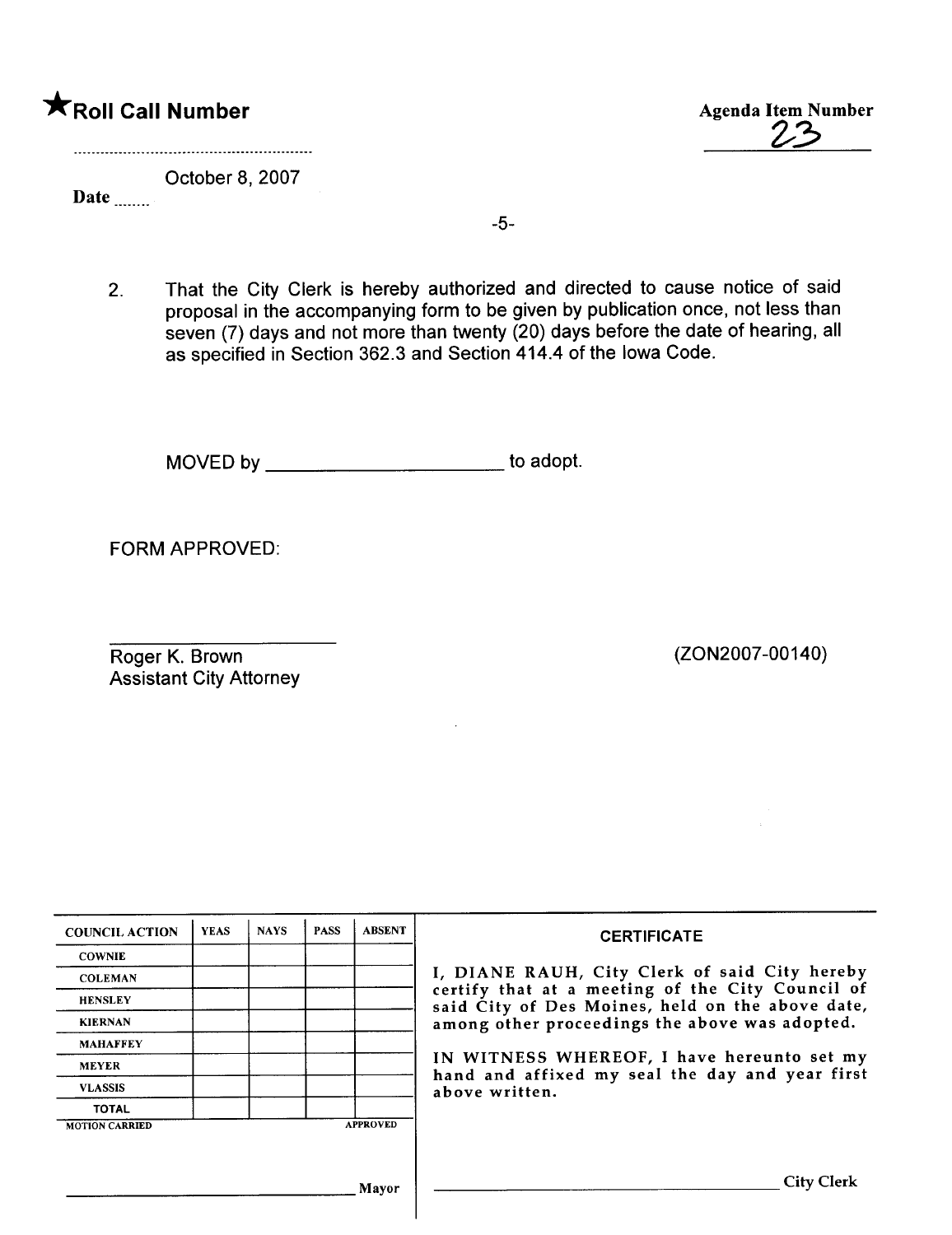| Request from LeMar Koethe (owner) to rezone property located at 6001 Indianola<br>Avenue more specifically described as the land between East Payton Avenue and East<br>Army Post Road from Indianola Ave through the 2900 Block of East Payton Avenue;<br>and the land between East Payton Avenue and East Porter Avenue/East Caulder<br>Avenue from the 2700 Block through the 2900 Block. |  |                      |                                                                                                                                                                                                                                                                                                                                                                                                                                 |  |                                                       |              |     | File #<br>ZON2007-00140 |   |
|----------------------------------------------------------------------------------------------------------------------------------------------------------------------------------------------------------------------------------------------------------------------------------------------------------------------------------------------------------------------------------------------|--|----------------------|---------------------------------------------------------------------------------------------------------------------------------------------------------------------------------------------------------------------------------------------------------------------------------------------------------------------------------------------------------------------------------------------------------------------------------|--|-------------------------------------------------------|--------------|-----|-------------------------|---|
| <b>Description</b><br>of Action                                                                                                                                                                                                                                                                                                                                                              |  |                      | Rezone subject property from "R1-80" One-Family Residential District to "C-1"<br>Neighborhood Retail Commercial District, "R-4" Multiple Family Residential District, "R-3"<br>Multiple-Family Residential District, and "R1-70" One-Family Low-Density Residential<br>District to allow for large scale mixed use development.                                                                                                 |  |                                                       |              |     |                         |   |
| 2020 Community<br><b>Character Plan</b>                                                                                                                                                                                                                                                                                                                                                      |  |                      | Easter Lake New Town Plan: General Development Zone Low Density<br>Residential, Village Development Low-Density Residential, Village<br>Development Low/Medium Density Residential, Village Development<br>Medium-Density Residential, Village Development Mixed Use and Density<br>Residential, Village Development Neighborhood Commercial Center,<br>Park/Open Space - Public, Park/Open Space - Private, Public/Semi-Public |  |                                                       |              |     |                         |   |
| Horizon 2025<br><b>Transportation Plan</b>                                                                                                                                                                                                                                                                                                                                                   |  |                      | Indianola Avenue from SE 14 <sup>th</sup> Street to Army Post Road to widen from 2<br>lane undivided to 4 lane divided.                                                                                                                                                                                                                                                                                                         |  |                                                       |              |     |                         |   |
| <b>Current Zoning District</b>                                                                                                                                                                                                                                                                                                                                                               |  |                      | "R1-80" One-Family Residential District.                                                                                                                                                                                                                                                                                                                                                                                        |  |                                                       |              |     |                         |   |
| <b>Proposed Zoning District</b>                                                                                                                                                                                                                                                                                                                                                              |  |                      | "C-1" Neighborhood Retail Commercial District, "R-4" Multiple Family<br>Residential District, "R-3" Multiple-Family Residential District, and "R1-70"<br>One-Family Low-Density Residential District.                                                                                                                                                                                                                           |  |                                                       |              |     |                         |   |
| <b>Consent Card Responses</b>                                                                                                                                                                                                                                                                                                                                                                |  | In Favor             |                                                                                                                                                                                                                                                                                                                                                                                                                                 |  | Not In Favor                                          | Undetermined |     | % Opposition            |   |
| Inside Area<br>Outside Area                                                                                                                                                                                                                                                                                                                                                                  |  | 5                    |                                                                                                                                                                                                                                                                                                                                                                                                                                 |  | 12                                                    | $\Omega$     |     | 20%                     |   |
| <b>Plan and Zoning</b><br><b>Commission Action</b><br>Denial                                                                                                                                                                                                                                                                                                                                 |  | $10 - 0$<br>Approval |                                                                                                                                                                                                                                                                                                                                                                                                                                 |  | Required 6/7 Vote of<br>the City Council<br><b>No</b> |              | Yes |                         | X |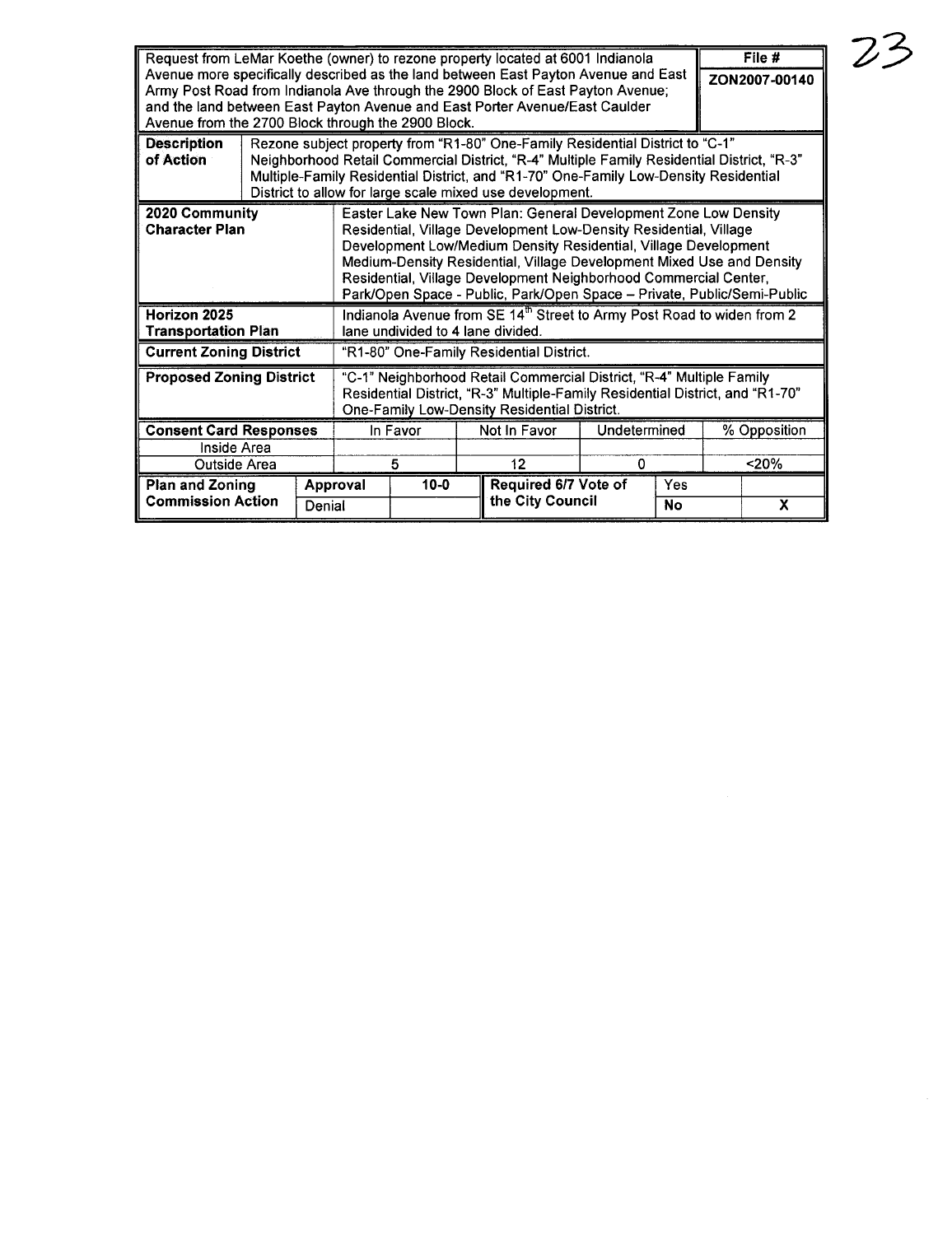| Date |  |
|------|--|
|------|--|

| Agenda Item |  |  |
|-------------|--|--|
|-------------|--|--|

: $\overline{1}$  Call  $#$ 

October 8, 2007

Honorable Mayor and City Council City of Des Moines, Iowa

Members:

Communication from the City Plan and Zoning Commission advising that at their meeting held September 20, 2007, the following action was taken:

# COMMISSION RECOMMENDATION:

|                                                                                                                                | After public hearing, the members voted 10-0 as follows: |     |             |      |        |  |  |
|--------------------------------------------------------------------------------------------------------------------------------|----------------------------------------------------------|-----|-------------|------|--------|--|--|
|                                                                                                                                | <b>Commission Action:</b>                                | Yes | <b>Nays</b> | Pass | Absent |  |  |
| CITY OF DES MOINES                                                                                                             | David Cupp<br><b>Shirley Daniels</b>                     | Χ   |             |      | X      |  |  |
|                                                                                                                                | Dann Flaherty                                            | Χ   |             |      |        |  |  |
|                                                                                                                                | <b>Bruce Heilman</b><br>Jeffrey Johannsen                | Χ   |             |      | X      |  |  |
| CITY PLAN AND ZONING COMMISSION<br>ARMORY BUILDING<br>602 ROBERT D. RAY DRIVE<br>DES MOINES, IOWA 50309-1881<br>(515) 283-4182 | Greg Jones<br><b>Frances Koontz</b>                      | X   |             |      | X      |  |  |
|                                                                                                                                | Kaye Lozier                                              | Χ   |             |      |        |  |  |
| <b>ALL-AMERICA CITY</b>                                                                                                        | Jim Martin                                               | Χ   |             |      |        |  |  |
| 1949, 1976, 1981                                                                                                               | <b>Brian Millard</b>                                     | Χ   |             |      |        |  |  |
| 2003                                                                                                                           | <b>Brook Rosenberg</b>                                   | Χ   |             |      |        |  |  |
|                                                                                                                                | <b>Mike Simonson</b>                                     | Χ   |             |      |        |  |  |
|                                                                                                                                | <b>Kent Sovern</b>                                       |     |             |      | Χ      |  |  |
|                                                                                                                                | <b>Tim Urban</b>                                         |     |             |      | Χ      |  |  |
|                                                                                                                                | Marc Wallace                                             | Χ   |             |      |        |  |  |

APPROVAL of a request from LeMar Koethe (owner) to amend the Des Moines 2020 Community Character Plan land use designation for property located in the vicinity of 6001 Indianola Avenue and consisting of the land between East Payton Avenue and East Army Post Road from Indianola Ave through the 2900 Block of East Payton Avenue, and the land between East Payton Avenue and East Porter Avenue/East Caulder Avenue from the 2700 Block through the 2900 Block, as referenced in the Faster Lake New Town Plan as follows: (21-2007-4.12) Easter Lake New Town Plan as follows:

- 1. From Medium-Density Residential, Park/Open Space Private, Mixed Use and Density Residential, Village Development Low Density Residential and Low-Medium Density Residential to Neighborhood Commercial Center, Medium Density Residential, and Low-Medium Density Residential; and
- 2. From General Development Low Density Residential, Park/Open Space Public, and Public/Semi-Public to Low-Medium Density Residential and Park/Open Space - Public.

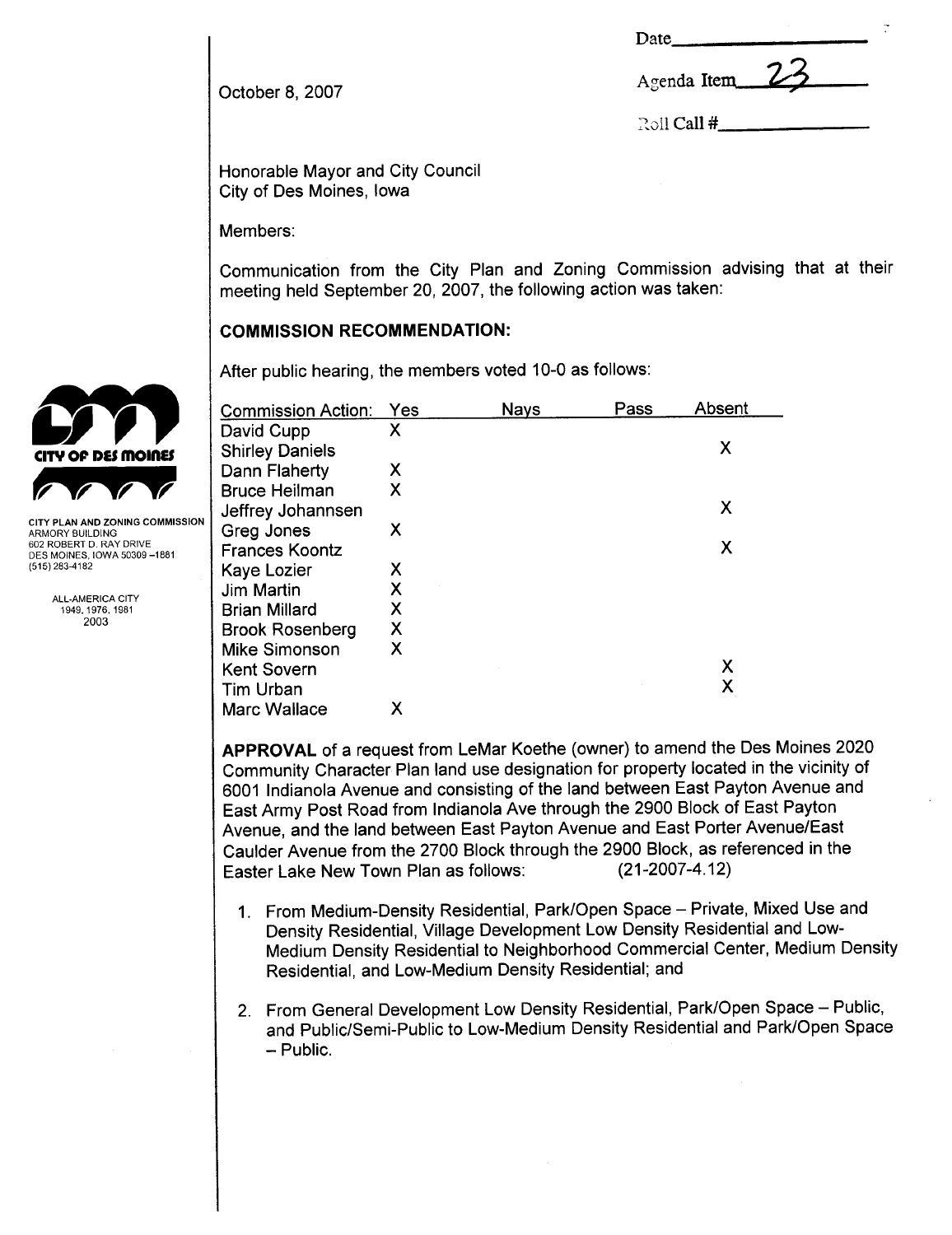By same motion and vote, members recommended APPROVAL of a request to rezone subject property from "R1-80" One-Family Residential District to "C-1" Neighborhood Retail Commercial District, "R-4" Multiple Family Residential District, Limited "R-3" Multiple-Family Residential District, and "R1-70" One-Family Low-Density Residential District to allow for large scale mixed use development, subject to the following conditions: (ZON2007-00140)

- 
- 1. The proposed "R-3" District is limited to 12 units per net acre.<br>2. The area proposed to be zoned "R-4" District is zoned "R-3" D 2. The area proposed to be zoned "R-4" District is zoned "R-3" District with a maximum of 17 units per acre.
- 3. Trails are provided as shown on the submitted conceptual development plan and in accordance with the Easter Lake New Town Plan.
- 4. The site is developed in substantial conformance with the submitted conceptual development plan.
- 5. Extension of SE 29<sup>th</sup> Court from its terminus at the north end of the site to East Army Post Road.
- 6. A tree survey of all trees over 6" in caliper and a tree protection plan and shall be submitted as part of any Preliminary Plat for the property.
- 7. No trees over 6" in caliper shall be removed on the subject property until a grading plan is approved as part of a Preliminary Plat.
- 8. Each single-family dwelling unit shall have a private garage, whether attached or detached.
- 9. Minimum building floor areas for single-family residential shall be as follows:
	- a) Single-story (ranch) 1,200 square feet, excluding basements.
		- b) Two-story 1,400 square feet, excluding basements.
- 10. The front elevation of each single-family home constructed must contain one of the following:
	- a) A front porch of not less than 60 square feet; or
	- b) Stone or brick masonry siding equal to a minimum of 1/3 of the 1st floor.
- 11. The front elevation of each single-family home constructed must contain one of the following:
	- a) Shutters on each side of each window: or
	- b) Window trim not less than 4" in width.
- 12. The exterior of each single-family home must be of masonry (brick or stone) and/or vinyl, cedar, or Hardi-Plank siding. If vinyl siding is selected, it must be greater than 40 mills thick.
- 13. The roof on any home constructed shall be of architectural type shingles or cedar shakes. Standard 3-tab shingles are prohibited. .
- 14. Fencing shall be limited as follows:
	- a) Black vinyl-clad chain link is the only fencing material permitted.
	- b) The maximum height of fencing allowed in a side or rear yard is five-feet  $(5')$ .
	- c) Fencing is prohibited within any front yard and within access easements to detention basins or trails.
	- d) If fencing is placed in an easement that prohibits access, the city will remove the fence to gain access. Replacement of the fence is the responsibility of the homeowner.
	- e) Wood privacy screens up to six-feet (6') in height are permitted when located outside of the required setbacks for a principal structure, outside of conservation easements and when adjoining private patios or decks outside the required front yard.
	- f) All other fencing or screening is subject to the review and approval of the Planning Director and/or the Zoning Board of Adjustment.
- 15. The builder owner is responsible for lot maintenance, erosion control and adhering to all EPA and DNR standards. Erosion control and drainage plans for the entire development are to be determined prior to the site plan returning to the Planning Commission.
- 16. A unified landscaping theme for the overall development of the "C-1" District shall be prepared by the owners of the Property and approved by the Plan and Zoning Commission prior to approval of any site plan for the Property. No site plan shall be approved for the Property, which does not conform to the approved unified landscaping theme.
- 17. A unified architectural theme for the overall development of the "C\_1 District shall be prepared by the owners of the Property and approved by the Plan and Zoning Commission prior to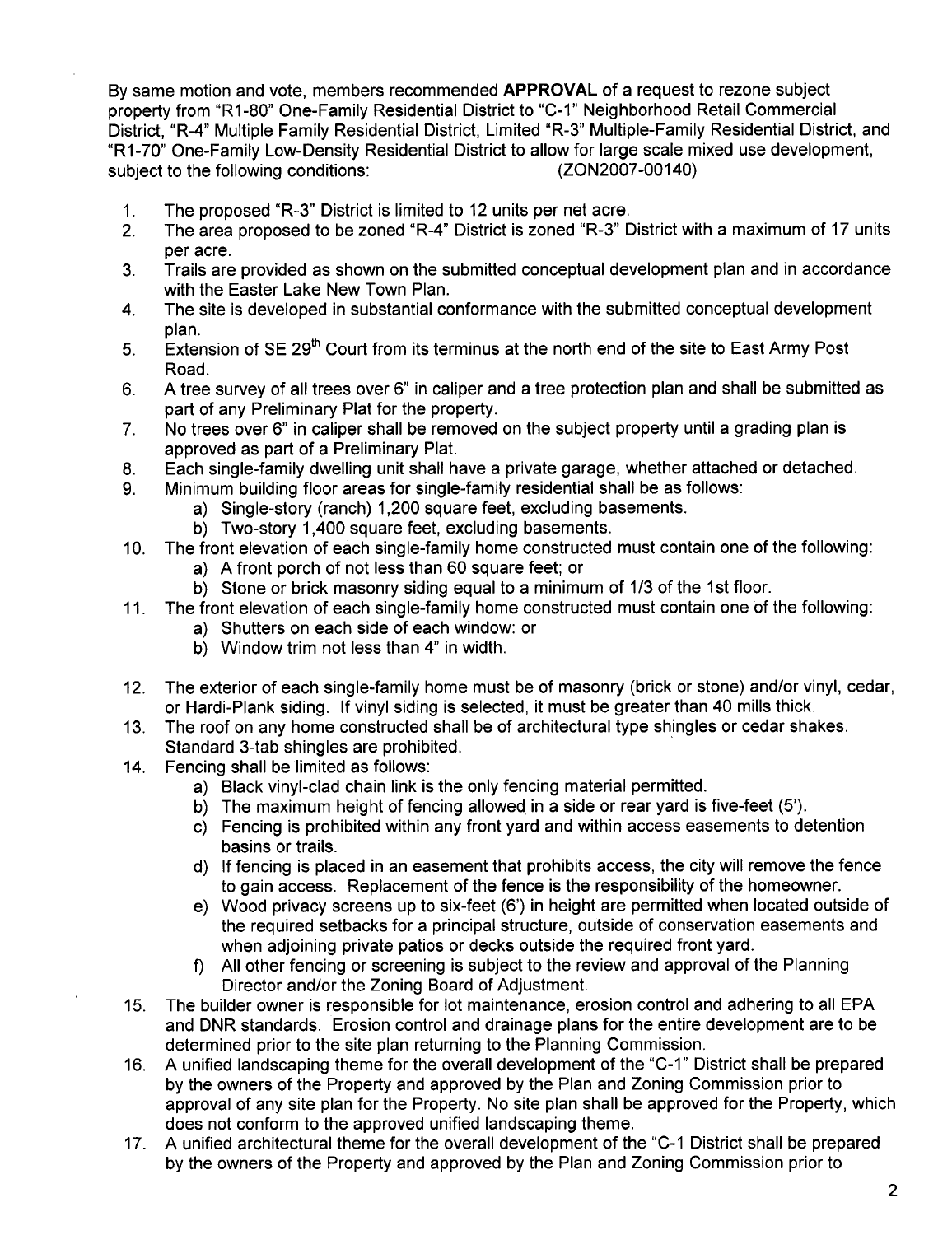approval of any site plan for the Property. No site plan shall be approved for the Property, which does not conform to the approved unified architectural theme. The unified architectural theme shall include a requirement for a predominance of quality materials such as brick, stone, and/or masonry block.

- 18. There shall be no plats of survey. All subdivision of property is to be done through the subdivision process.
- 19. Any multi-family areas and the C-1 District shall adhere to R-3 density limits.
- 20. Neighborhood to be notified when site plans return to the Commission.
- 21. Realign the east/west street to straighten it out and replace the R-3 portion north of the east/west street with R1-70, single-family residential zoning.

#### Written Responses

5 In Favor

11 In Opposition

This item would not require a 6/7 vote of the City Council.

### STAFF RECOMMENDATION AND BASIS FOR APPROVAL

Part A) Staff recommends that the proposed rezoning be found not in conformance with the existing Des Moines' 2020 Community Character Plan Land Use Map.

Part B) Staff recommends approval of requested amendments subject to the area proposed to be designated Mixed Use and Density Residential being designated Medium Density ResidentiaL.

Part C) Staff recommends approval of the requested rezoning subject to the following conditions:

- 1. The proposed "R-3" District is limited to 12 units per net acre.
- 2. The area requested for "R-4" District be zoned "R-3" District with a maximum of 17 units per acre.
- 3. Trails are provided as shown on the submitted conceptual development plan and in accordance with the Easter Lake New Town Plan.
- 4. The site is developed in substantial conformance with the submitted conceptual development plan.
- 5. Extension of SE 29<sup>th</sup> Court from its terminus at the north end of the site to East Army Post Road.
- 6. A tree survey of all trees over 6" in caliper and a tree protection plan and shall be submitted as part of any Preliminary Plat for the property.
- 7. No trees over 6" in caliper shall be removed on the subject property until a grading plan is approved as part of a Preliminary Plat.
- 8. Each single-family dwelling unit shall have a private garage, whether attached or detached.
- 9. Minimum building floor areas for single-family residential shall be as follows:
	- a) Single-story (ranch) 1,200 square feet, excluding basements.
	- b) Two-story 1,400 square feet, excluding basements.
- 10. The front elevation of each single-family home constructed must contain one of the following: a) A front porch of not less than 60 square feet; or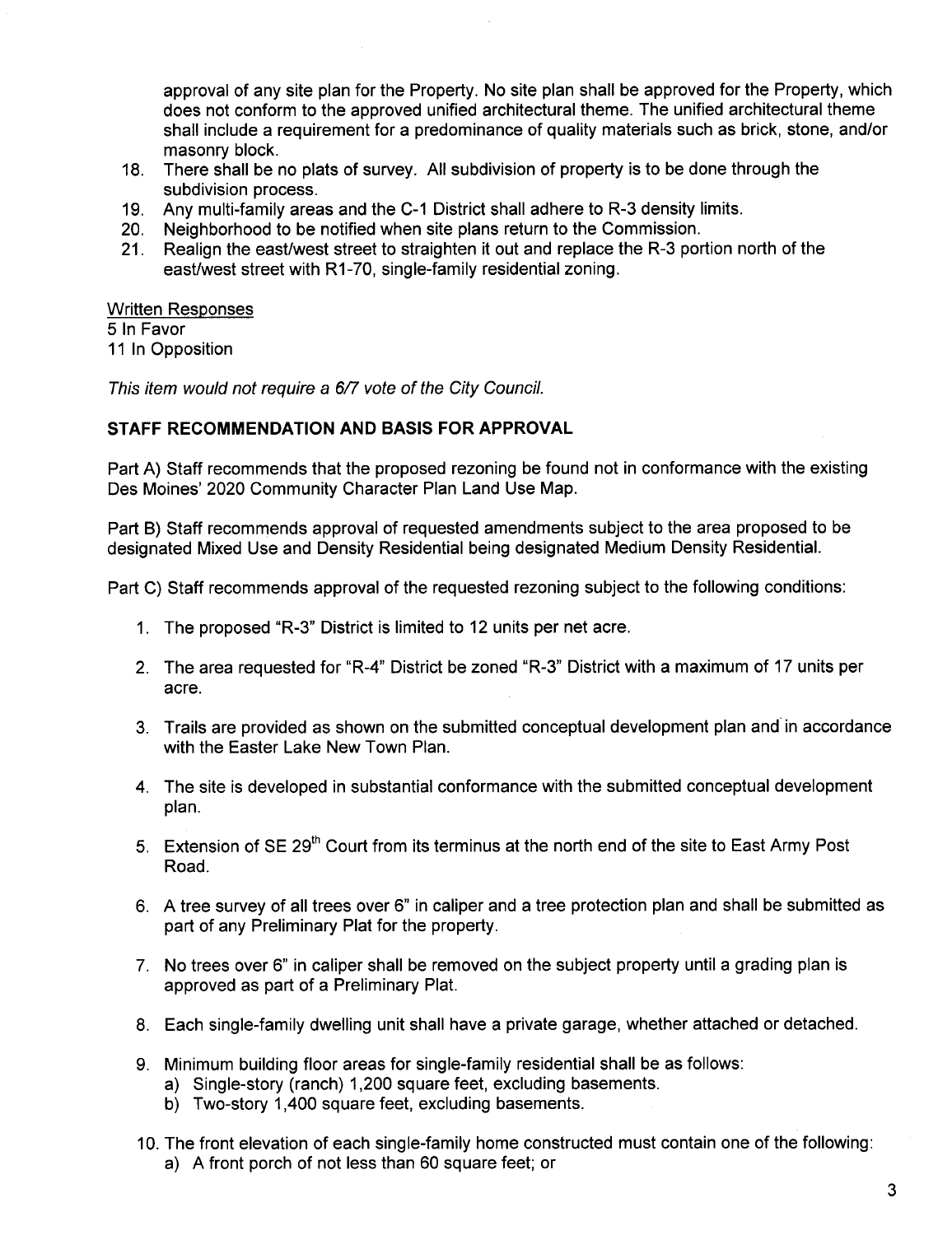- b) Stone or brick masonry siding equal to a minimum of 1/3 of the 1st floor.
- 11. The front elevation of each single-family home constructed must contain one of the following:
	- a) Shutters on each side of each window: or
	- b) Window trim not less than 4" in width.
- 12. The exterior of each single-family home must be of masonry (brick or stone) and/or vinyl, cedar, Masonite, or Hardi-Plank siding. If vinyl siding is selected, it must be greater than 40 mills thick.
- 13. The roof on any home constructed shall be of architectural type shingles or cedar shakes. Standard 3-tab shingles are prohibited.
- 14. Fencing shall be limited as follows:
	- a) Black vinyl-clad chain link is the only fencing material permitted.
	- b) The maximum height of fencing allowed in a side or rear yard is five-feet (5').
	- c) Fencing is prohibited within any front yard and within access easements to detention basins or trails.
	- d) If fencing is placed in an easement that prohibits access, the city will remove the fence to gain access. Replacement of the fence is the responsibility of the homeowner.
	- e) Wood privacy screens up to six-feet (6') in height are permitted when located outside of the required setbacks for a principal structure, outside of conservation easements and when adjoining private patios or decks outside the required front yard.
	- f) All other fencing or screening is subject to the review and approval of the Planning Director and/or the Zoning Board of Adjustment.
- 15. The builder owner is responsible for lot maintenance, erosion control and adhering to all EPA and DNR standards.
- 16. A unified landscaping theme for the overall development of the "C-1" District shall be prepared by the owners of the Property and approved by the Community Development Director prior to approval of any site plan for the Property. No site plan shall be approved for the Property, which does not conform to the approved unified landscaping theme.
- 17. A unified architectural theme for the overall development of the "C\_1 District shall be prepared by the owners of the Property and approved by the Community Development Director prior to approval of any site plan for the Property. No site plan shall be approved for the Property, which does not conform to the approved unified architectural theme. The unified architectural theme shall include a requirement for a predominance of quality materials such as brick, stone, and/or masonry block.

### STAFF REPORT

- 1. Purpose of Request: The subject site is generally located between East Payton Avenue and East Army Post Road from Indianola Ave through the 2900 Block of East Payton Avenue. The applicant is proposing to rezone the northeast 80.11 acres of the site to "R1-70" One-Family Low Density Residential District, the central and southeast 80.88 acres to "R-3" Multiple Family Residential District with a limit of 12 units per acre, the northwest 9.34 acres to "R-4" Multiple Family Residential District and the western 33.84 acres to "C-1" Neighborhood Retail Commercial District.
- 2. Size of Site: 204.17 acres.
- 3. Existing Zoning (site): "R1-80" One-Family Residential District.
- 4. Existing Land Use (site): Undeveloped.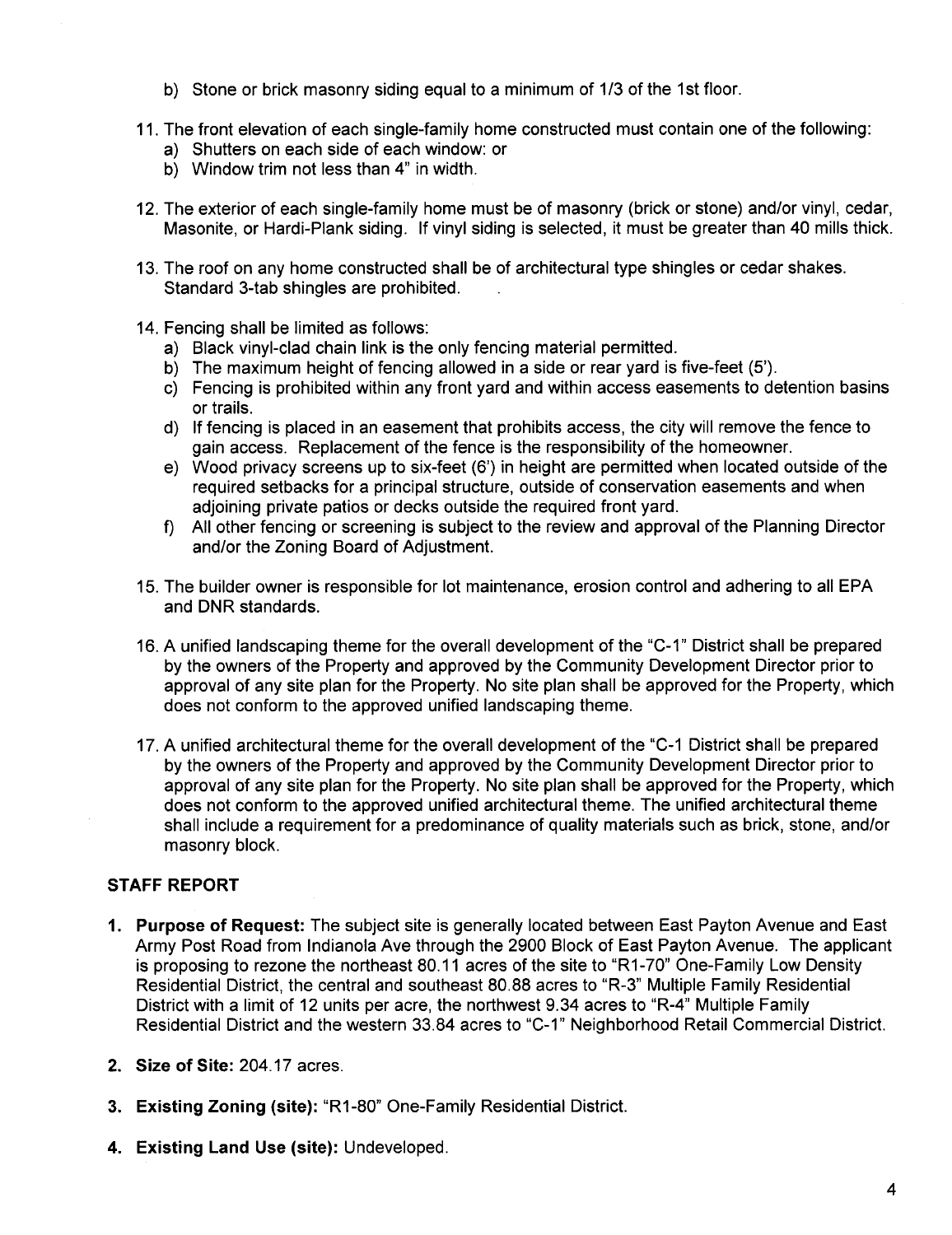### 5. Adjacent Land Use and Zoning:

- North "PUD", "R1-70", "R1-90", "PUD"; Townhomes, undeveloped land and single-family dwellings.
- South "Three Lakes Estates PUD" & "R1-80"; Cemetery, future city park and single-family dwellings.
- East-" PUD" & "R1-60"; Undeveloped land and single-family dwellings.

West - "R1-80" & "C-1"; Single-family dwellings and convenience store.

- 6. General Neighborhood/Area Land Uses: The subject property is located in the Easter Lake New Town Plan area. The surrounding area generally consists of single-family dwellings, townhomes and agricultural land.
- 7. Applicable Recognized Neighborhood(s): Easter Lake Area Neighborhood.
- 8. Relevant Zoning History: None.
- 9. 2020 Community Character Land Use Plan Designation: Easter Lake New Town Plan: General Development Low Density Residential, Village Development Low Density Residential, Low-Medium Density Residential, Medium Density Residential, Mixed Use and Density Residential, and Neighborhood Commercial Center.
- 10. Applicable Regulations: The Commission reviews all proposals to amend zoning regulations or zoning district boundaries within the City of Des Moines. Such amendments must be in conformance with the comprehensive plan for the City and designed to meet the criteria in §414.3 of the Iowa Code. The Commission may recommend that certain conditions be applied to the subject property if the property owner agrees in writing, prior to the City Council Hearing. The recommendation of the Commission will be forwarded to the City CounciL.

### II. ADDITIONAL APPLICABLE INFORMATION

1. Natural Site Features: The subject property consists of rolling hills that generally slope downward towards the east and south. The majority of the site has historically been used for agricultural production. Several natural drainage ways dissect the property many of which include large clusters of trees. There is also significant lineal tree coverage along East Payton Avenue and East Army Post Road.

The submitted conceptual development plan identifies two areas in the eastern portion the site and one in the northwestern portion of the site as park space. These areas are in the vicinity of future park/open space identified in the Easter Lake New Town Plan and are located in some of the wooded areas of the site. Staff believes there are more opportunities to save trees on the site than in addition to these areas. Staff recommends that approval of the requested rezoning be on the condition that a survey of all trees over 6" in caliper and a tree protection plan be submitted during the Preliminary Plat review process. Staff further recommends that no trees over 6" in caliper be removed on the subject property until a grading plan is approved as part of a Preliminary Plat. The mitigation of the loss of trees will be reviewed after the tree survey and tree protection plan are submitted.

2. Drainage/Grading: Drainage and grading will be evaluated at the plat phase of the development and during the review of site plans for individual projects within the development. The portion of the site south of East Payton Avenue generally drains to the south and then east along the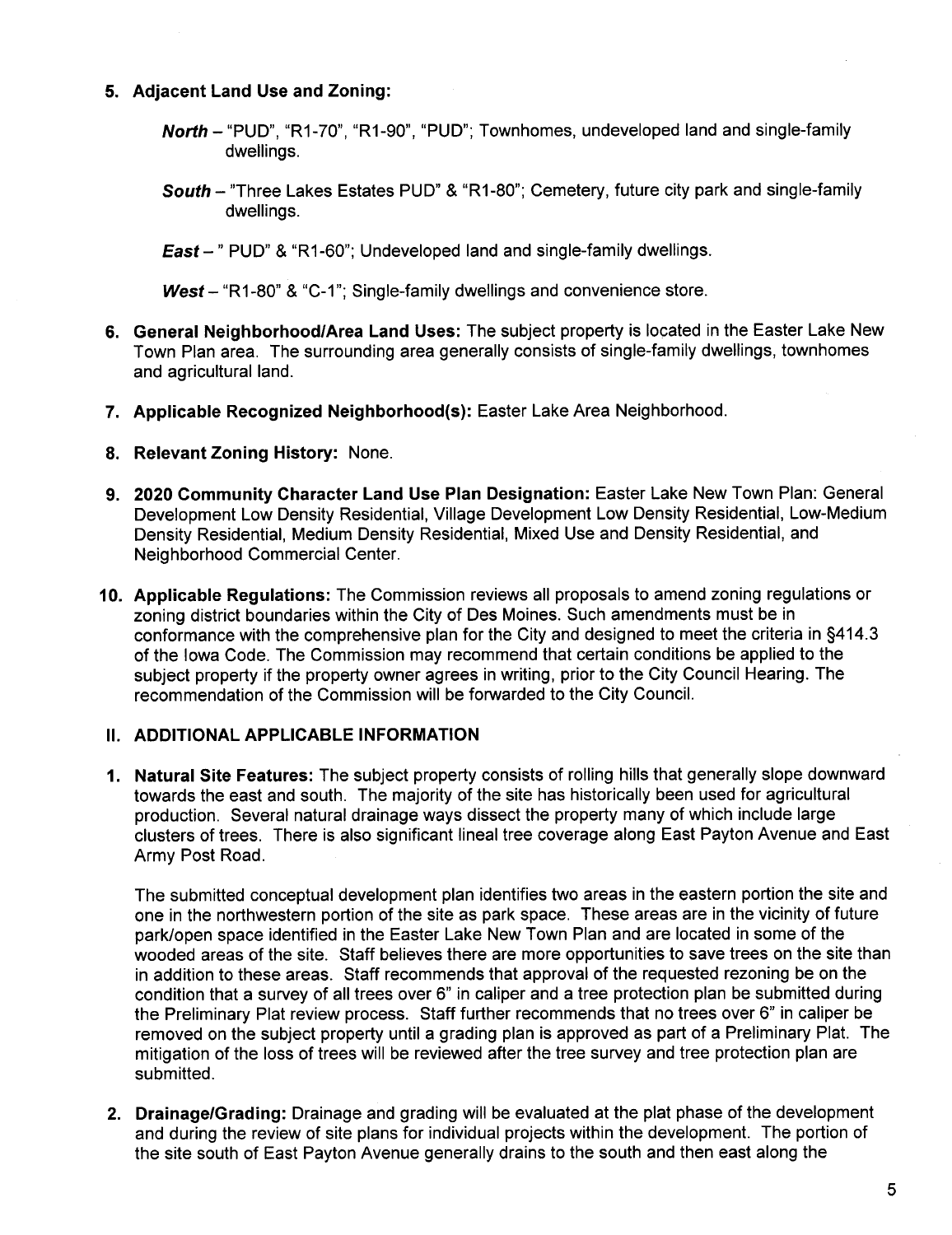southern portion of the site. The portion of the site north of East Payton Avenue generally drains to the east.

- 3. Utilities: The developer will be required to extend services into the development. Staff believes there is sufficient capacity in the surrounding utilities to support future development.
- 4. Landscaping & Buffering: The submitted conceptual development plan identifies a total of 13 acres of park space that will provide some buffering for adjoining uses and from within the proposed development. Staff believes there are opportunities to save additional trees on the site that would provide additional buffering. Staff is recommending that this be explored further during platting.

The City's Landscape Standards require the provision of open space, bufferyards, parking lot interior plantings and parking lot perimeter plantings in the "R-3", "R-4" and "C-1" Districts. Multifamily site plan review(s) will be required for future development of the requested "R-3" and "R-4" portions of the site. Development in these areas must comply multi-family design guidelines contained in Chapter 82 of the City Code.

5. Traffic/Street System: The subject site is generally bounded by Indianola Avenue to the west, East Army Post Road to the south and East Payton Avenue to the north. The Easter Lake New Town Plan shows four north/south streets and one east/west street bisecting the subject site. The submitted development concept plan shows two north/south streets and one east/west street in addition to the existing streets. Staff believes that SE 29<sup>th</sup> Court should be extended from the north though the site to East Army Post Road. A fourth north/south though street, generally aligned with SE 28<sup>th</sup> Street is not practical given the pattern of the development that has occurred to the north.

A traffic study will need to be prepared for review by the City's Traffic & Transportation Division at the time of platting. The developer will be required to provide traffic circles at collector street intersections; additional right-of-way along East Payton Avenue and Indianola Avenue; and an additional lane along East Army Post Road during platting.

6. Parks & Trail System: The submitted concept plan includes trails that generally follow the paths identified in the Easter Lake New Town Plan.

The submitted conceptual plan identifies two areas in the eastern portion the site and one in the northwestern portion of the site as park space. These areas are in the vicinity of future park/open space identified in the Easter Lake New Town Plan. The park space identified on the Easter Lake New Town Plan in the northeast portion of the site is much larger than what is shown on the submitted conceptual plan. The Park and Recreation Department believes a park should be developed in this location with a minimum area of 10 acres and that a substantial portion of the park needs to be open space that allows for multi-purpose use. The exact boundaries of this park and any other parks or open spaces in the development will be evaluated further during the preliminary plat process.

7. Easter Lake New Town Plan: The western portion of the site is located in a Village Development Zone as described below by the Easter Lake New Town Plan.

Concentrated development that forms compact vilages is proposed in the western-most area of the Easter Lake New Town with its proximity to Indianola Road. The area will be composed of three villages, each village is approximately  $\frac{1}{2}$  mile square with a center made up of commercial or public uses. Densities of 3-12 dwelling units/acre, with an average of 6-8 dwellings units/acre are propose The overall density and design character of development within the village will change as one move. from its centers to its edges.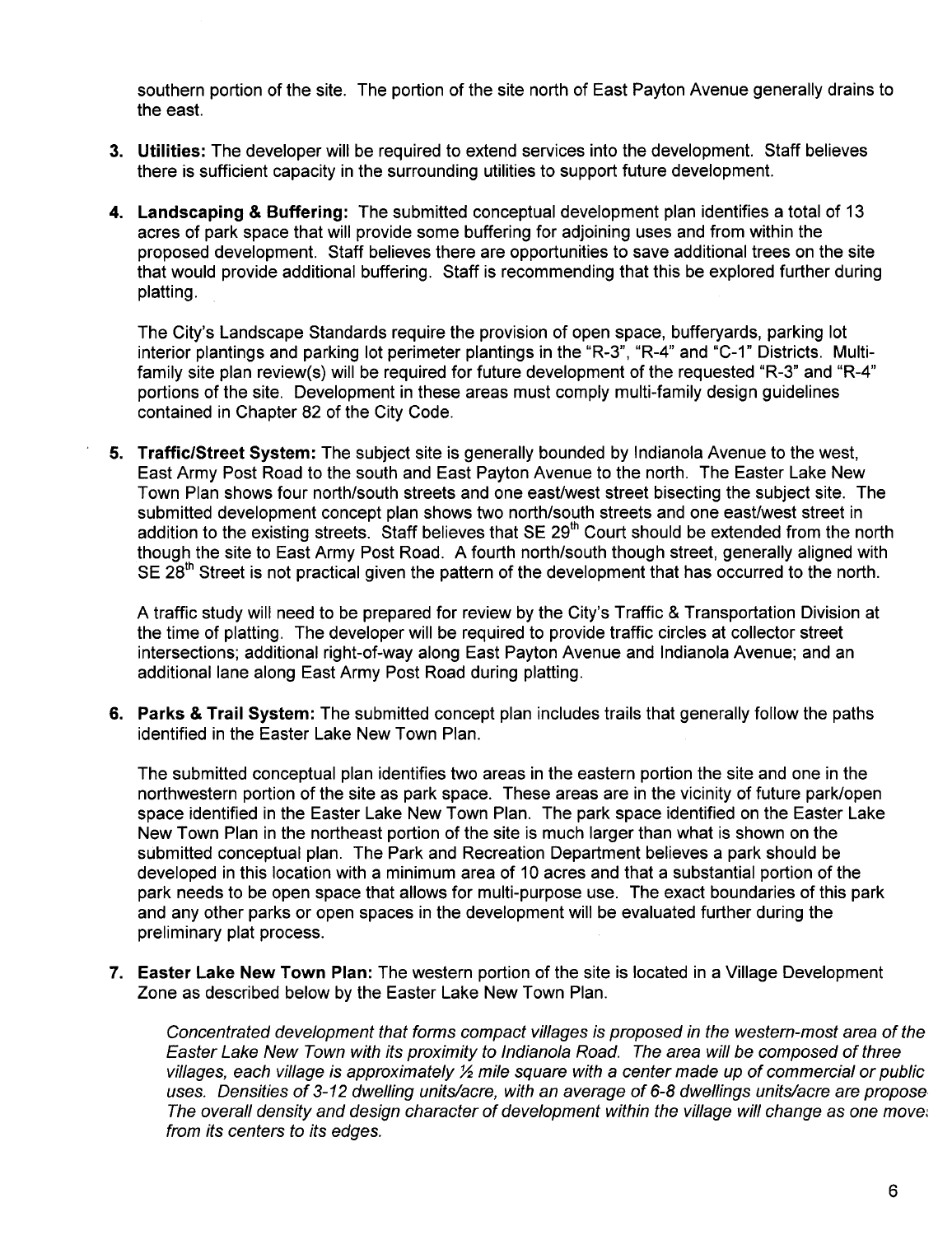The eastern portion of the site is located in the General Development Zone as described below by the Easter Lake New Town Plan.

New development wil be consistent with current development at densities of approximately 3-4 dwelling units per acre meeting the area's current market niche – large lot, single-family homes. To create a strong neighborhood unit in the General Development Character Zone, the Easter Lake New Town Plan proposes an interconnected streets system that minimizes the number of cul-de-sacs.

The existing rural road profile of the east-west streets through this character zone – Easter Lake Drive, Payton Avenue, Army Post Road, and Pine Avenue - fit with its rural aesthetic. These roads should be designated as scenic corridors with few or no curb cuts and gutters. This would transition from the more urban road profie proposed for the section of these roads in the Urban Vilage Character Zone.

Generally speaking the proposed land use amendments expand the area designated for Neighborhood Commercial Center, shifts the area designated for Mixed Use and Density Residential to the north and west, and expands the area designated for Low-Medium Residential to the east. Staff is supportive of the proposed land use amendments as they reflect natural breaks in the proposed collector street system and provide a transition of density from higher to lower as you move east from Indianola Avenue and north from East Army Post Road on the site.

Staff believes the proposed "R1-70", "R-3" and "C-1" Districts are appropriate if the "R-3" District is limited to a maximum of 12 units per acre as proposed by the applicant. The "R-3" District normally allows up to 17 units per acre. Staff believes the "R-4" is not appropriate because it allows up to 51 units per acre. The Mixed Use and Density Residential land use designation allows for developments over 17 units per acre as well as commercial uses. However, staff believes this designation was intended for areas that would developed with a mix of uses where a particular parcel within the area might have a density over 17 units per acre but that would be offset by commercially zoned parcels with no residences. Staff recommends the area proposed to be zoned "R-4" District be zoned "R-3" District with a maximum of 17 units per acre.

8. Urban Design: The development of this site will be subject to the City's Subdivision Ordinance, which includes the review and approval of all Preliminary Plats by the Plan and Zoning Commission. Final Plats are reviewed and approved by the City CounciL.

The site plan for any project within the subject development containing three or more dwelling units would be subject to review and approval by the Plan and Zoning Commission in accordance with the City's Design Guidelines for Multiple Family Dwellings as described in Section 82-214.05 of the City Code.

The proposed commercial area in the development will be highly visible and its character will have an impact on the image of the Easter Lake area. Therefore, staff believes the commercial area should have a unified appearance. All buildings developed in this area should follow a unified architectural theme that includes a predominance of quality materials such as brick, stone, or masonry block. Specific conditions are listed in the Staff Recommendation (Section III) portion of this report.

All single-family residences proposed on any portion of the subject site would be subject to the minimum design standards contained in Section 134-342 of the City Code. In addition, staff believes that additional conditions should be placed on each of the requested zoning districts to ensure that future single-family residential development is compatible with existing residential development in the area and consistent with requirements placed on other recent developments in the City. Specific conditions are listed in the Staff Recommendation (Section III) portion of this report.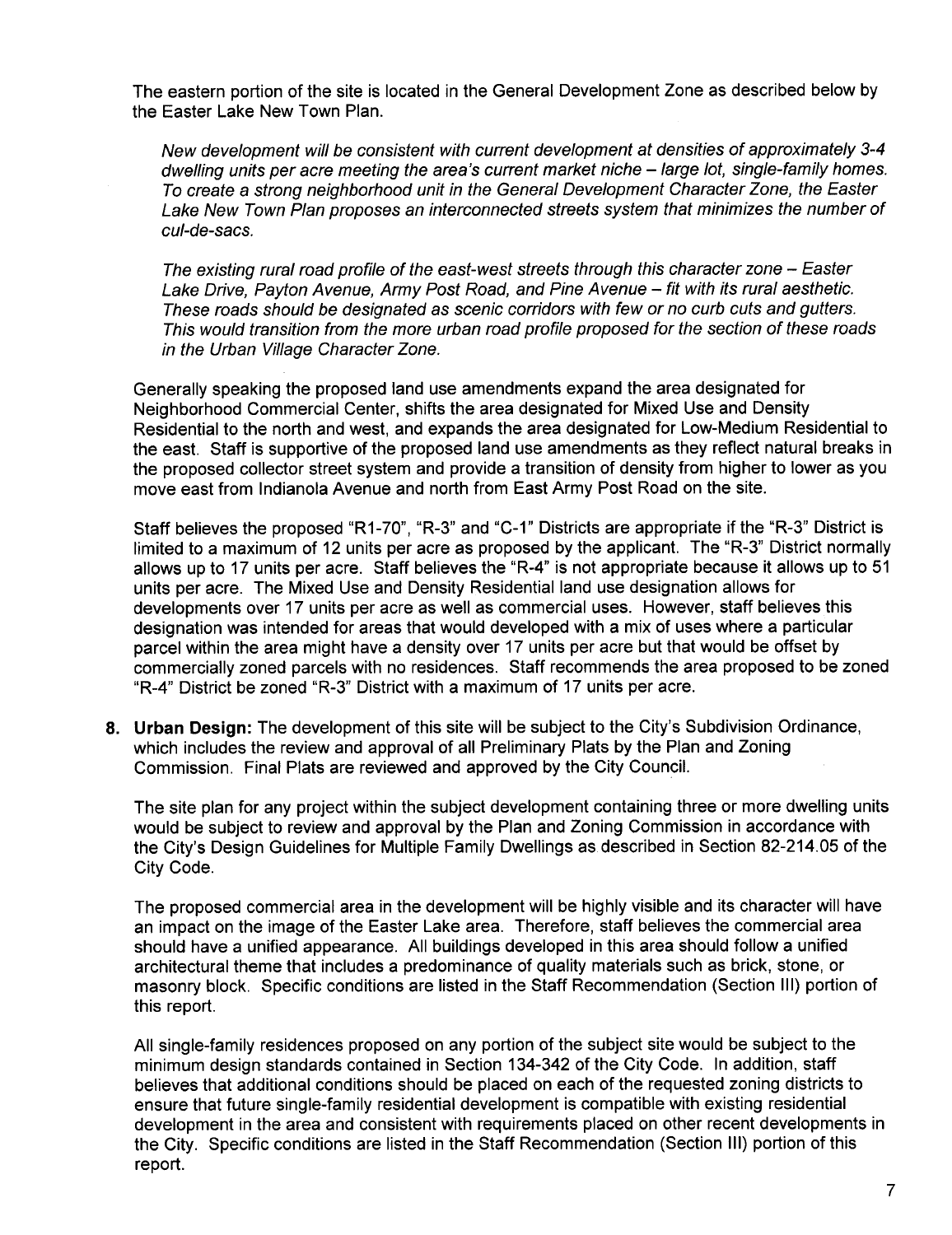#### SUMMARY OF DISCUSSION

Erik Lundy: Presented staff report and recommendation. Noted the developer is not who will implement the development so they want the flexibility to have differing zonings.

Larry Hulse: Asked if the multiple development plans would have to return to the Commission.

Erik Lundy: Indicated each development plan would return to the Commission. The single-family development is the preliminary plat so the Commission will see that as welL.

Jim Martin: Asked what can and cannot be on C-1 property.

Erik Lundy: Noted C-1 intent is for neighborhood-level retail commercial and is very limited in autooriented uses such as auto repair, car washes and car lots, for example. Gas stations are allowed in C-1 and on the Army Post Road corridor they can have up to 8 vehicle fueling stations.

Mike Ludwio: Explained the C-1 District also allows any use permitted in an R-4 multi-family residential district. Suggested the C-1 area be further limited to restrict the density on the subject property to R-3 with no more than 17 units per acre. He further explained the permitted uses in a C-1 zoning district. Suggested that freestanding bars or taverns be prohibited. The use would be acceptable if located within a retail center

David Cupp: Noted a fear of the neighborhood residents is that on the R1-70 areas, the Commission would have no control over what goes in there.

Erik Lundy: Noted the Commission would review all subdivision plats, which would provide the street and lot layouts. He explained the housing sizes have been recommended minimum standards for the single-family residential areas consistent with other recent PUDs.

David Cupp: Explained the concern of a number of residents is that the Commission is going to approve the development and they will be forced to accept a lot of low-income housing.

Bruce Heilman: Asked staff about R1-70 lots in a conservation area having to be larger.

Erik Lundy: Explained that to be the densities in the Easter Lake New Town Plan, which has two different categories of low-density projected.

Brian Millard: Referred to Sawyer's Landing regarding lot maintenance and erosion control and asked whether the developer can be held responsible for maintaining a storm water erosion company to manage it.

Erik Lundy: Noted the condition staff is recommending is that the builder/owner is responsible.

Larry Hulse: Explained fines have been levied against the individual developers in the Savannah Homes area. Suggested the Commission could make it very strong in the recommendation that they expect the developer to use a professional group to manage the soils and demonstrate to the City and other groups that it will be managed appropriately.

Brian Millard: Indicated the residents are having to put up with the storm water problems.

Roger Brown: Suggested identifying, at the subdivision stage, a plan be presented to address drainage.

Jim Martin: Indicated drainage is already a problem.